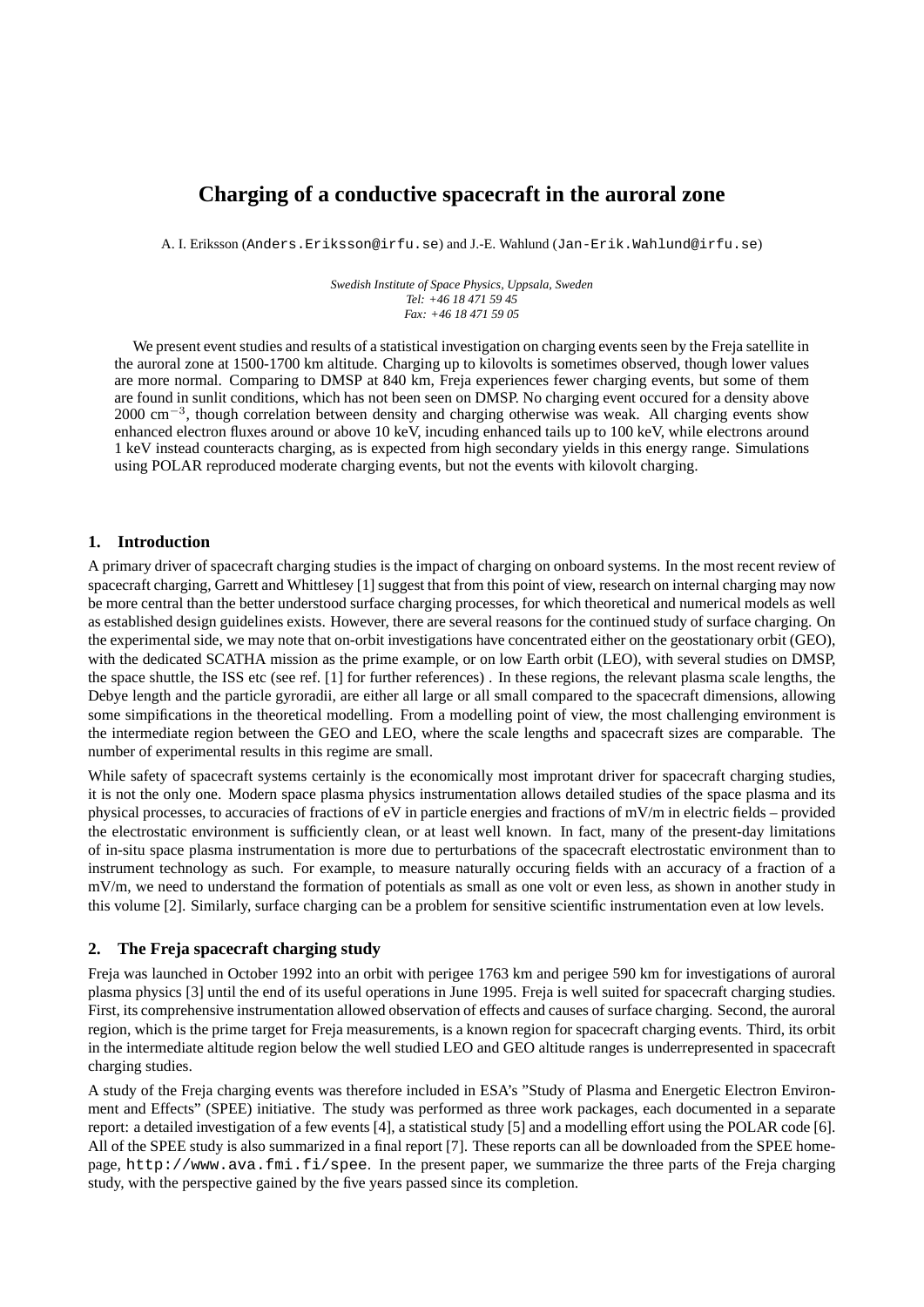

Fig. 1. The Freja satellite in space, and a sketch showing the different instruments and system sub-units.

#### **3. Spacecraft and instrumentation**

The Freja inclination of 63° is unusually small for a spacecraft dedicated to the aurora, but due to the offset of the Earth's magnetic from the geographic pole, invariant latitudes above 70◦ were regularly achieved, with occasional excursions up to 77° (Figure 2). The orbit therefore proved very useful for auroral studies, as it skimmed the auroral oval in the West-East direction for extended time intervals, rather than getting the brief North-South crossings achieved by the polar orbits conventional for satellites investigating auroral physics.

Three Freja instruments were the main source of data. Key to the study is the ion and electron data from the F3 instrument [8], comprising the TICS ion mass analyzer and the MATE electron detector, and the TESP electron spectrometer of the F7 instrument [9]. These allow observation of the charging level from the rise in energy of the ram ion flow as well as diagnostics of the electrons at tens of keV responsible for the charging. However, it turned out that for searching for charging events, the current to the Langmuir probes of the F4 instrument [10] was most convenient, as charging to a spacecraft potential below  $-10$  V would drastically reduce the current to the probes, normally biased at  $+10$  V relative to the spacecraft. The same instrument also included a high frequency receiver [11], which can be used for obtaining a density measure independent of the Langmuir probes by identification of the plasma frequency, from the upper cutoff of the whistler mode or from Langmuir wave emissions.



Fig. 2. The Freja coverage coverage of altitudes (left) and corrected geomagnetic latitudes (right) during its almost three years of operational lifetime. The histograms were made by dividing each ground station pass  $(15 - 30 \text{ minutes})$  into four intervals, using the postitions at their centres.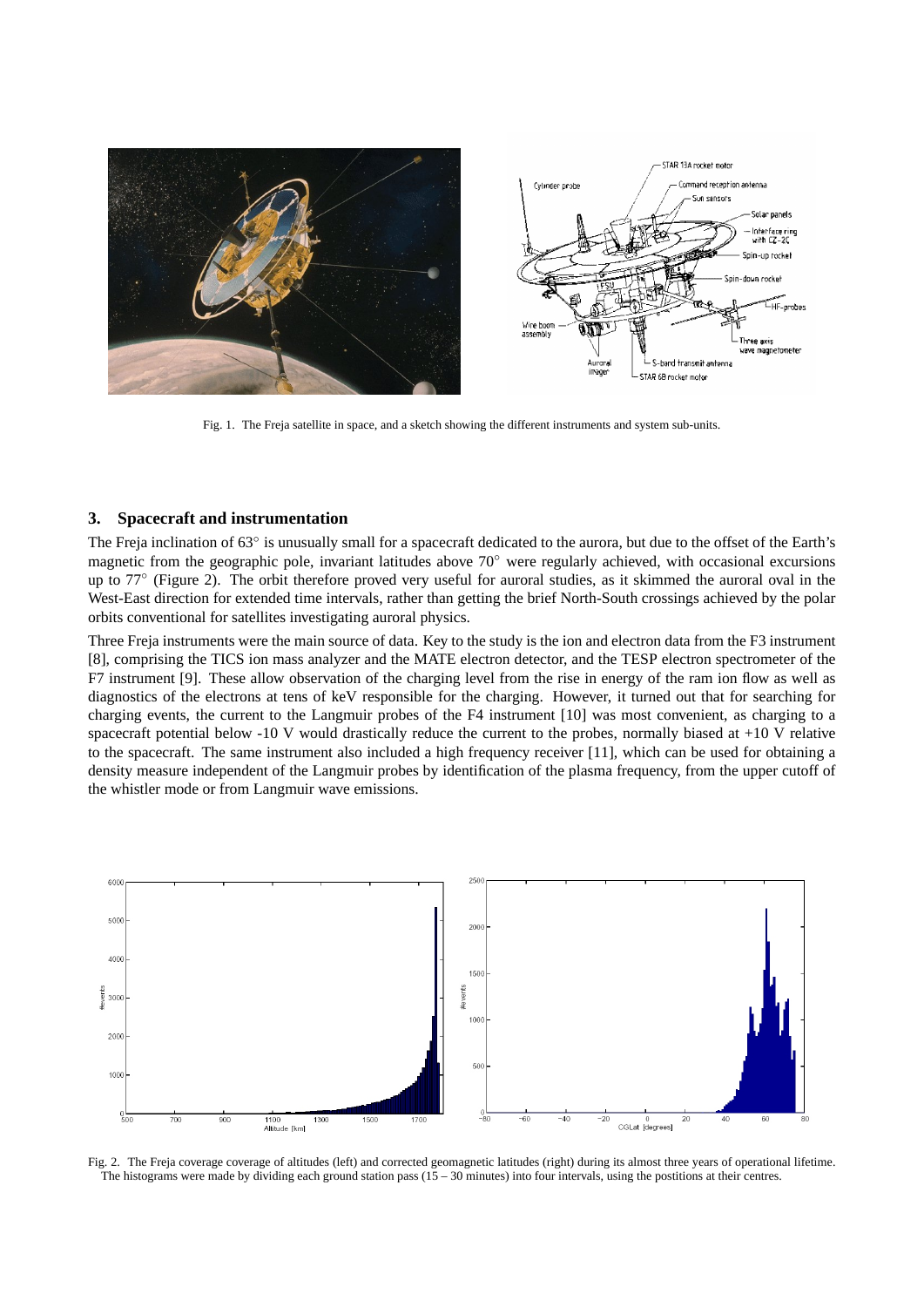

Fig. 3. An example event in the auroral zone. Panels from top to bottom: (i) Wave activity from 30 kHz to 2 MHz. (ii) Current to a Langmuir probe, biased to +10 V. (iii) Ion spectrogram up to 3 keV. (iv) Integrated flux of electrons 5 keV – 100 keV (uncalibrated). (v) Electron spectrogram up to 10 keV. Similar plots for all Freja charging events are available at http://www.ava.fmi.fi/spee/freja.html.

### **4. Example event**

Out of the ten Freja charging events studied in detail [4], we here present one. While not showing any high charging levels, only around -20 V, the event in Figure 3 is instructive as presenting a clear signature of some features highlighted in the Freja study. The top panel shows wave spectra, in which peaks at the plasma frequency can at times be observed, for example at 05:57:20 (around 300 kHz, corresponding to a plasma density around  $1000$  cm<sup>-3</sup>) and at the end of the plotted time (200 kHz, 500 cm<sup>-3</sup>). The next panel shows the magnitude of the current to a Langmuir probe biased at +10 V, which can often be used as a proxy for the plasma density. The difference in probe current between the start and end of the plotted interval is consistent with the densities we derived above from the plasma frequency emissions. However, the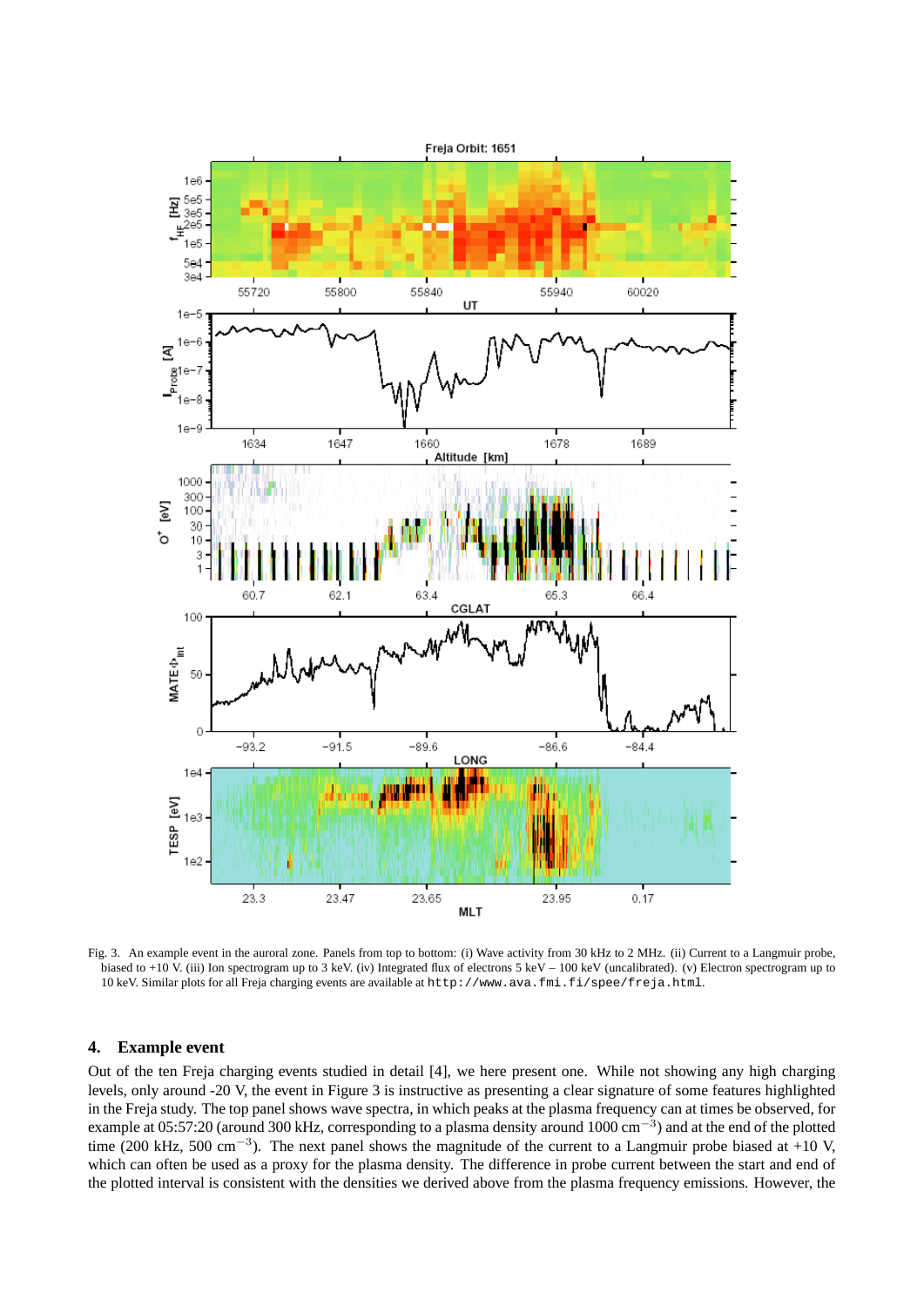drop in probe current occurring around 05:58:30 does not seem to have any obvious counterpart in the wave data, keeping in mind that that  $n_e \propto f_p^2$ ).

The centre panel shows ion energy spectrograms. At the beginning and the end of the plot, the ion signature to be seen is the oxygen ram flow due to the satellite motion. This signature appear once every 6 s, when the satellite spin brings the ion detector in the ram flow direction. Between 05:58:10 and 05:59:10, the low energy cutoff of this ram flow is elevated, to around 10 eV for a large part of the time, possibly reaching 30 eV briefly. Interpreting this elevation as spacecraft charging to negative values of the same magnitude, it also becomes clear why the Langmuir probe current could drop without any signature of density depletion in the wave data. The probe is positively biased with respect to the satellite, but when the spacecraft goes sufficiently negative, the probe will also be at negative potential with respect to the plasma. In this situation, the probe current drops, irrespective of the density and consistent with the observed probe current.

The cause of the charging can be identified in the two lowermost plots. The electron spectra up to 20 keV in the bottom panel shows enhanced flux of the typical narrowband auroral electrons of what is known as "inverted-V" type during the charging event. For electrons between 5 keV and 100 keV, we only have the total flux in this case, shown as a line plot. These electrons are seen all the time from 05:57:40, but it is only when their flux increases around 05:58:10 that charging sets in, causing the probe current to drop and the ion energy to be elevated.

There is little evidence for any density drop from the wave data during this time. In fact, the probe current values during all the plotted interval is consistent with the density staying at the  $500 - 1000$  cm<sup>-3</sup> levels observed at the start and end of the plotted interval (see discussion on wave activity above). The lower values during the the charging event (05:58:10  $-05:59:10$ ) are as expected when the probe goes negative with respect to the plasma, hence sampling ions rather than electrons, due to the charging of the spacecraft. This event thus examplifies the weak correlation between plasma density and charging events found in the Freja data, to which we return in the discussion on statistical results below (Section 5).

The time interval 05:59:10 – 06:00:00 is also of interest. During this period, the electron data show equal or higher fluxes above 5 keV than during the charging event, but also high flux levels at and below 1 keV. Some elevation of the ions may possibly be seen, though more important ion features are higher energy spread and wider pitch angle distribution due to ion heating in the plasma. The Langmuir probe current shows no drop. High fluxes of electrons around and below 1 keV should cause increased secondary electron fluxes, counteracting spacecraft negative charging, and this seems indeed to be the case here.

#### **5. Statistics**

An important part of the Freja spacecraft charging study was scanning of the whole useful database for establishing the full statistics, reported by Wahlund et al. (1999b). The data base consist of the time period when the three critical instruments (Section 3) all have good data, which for our purposes means October 1992 to April 1994. To find charging events, we first scanned the Langmuir probe current for all events (some 500) where this dropped below 20 nA. The ion spectra for these candidates were then visually inspected for distributions lifted in energy by at least 5 eV, which we classified



Fig. 4. *Left:* Histogram showing the charging voltage in the Freja charging events, binned in logarithmically spaced intervals. *Right:* Polar plot illustrating their distribution in geomagnetic coordinates. Red stars mark events charged below -100 V, and rings denote events in sunlight.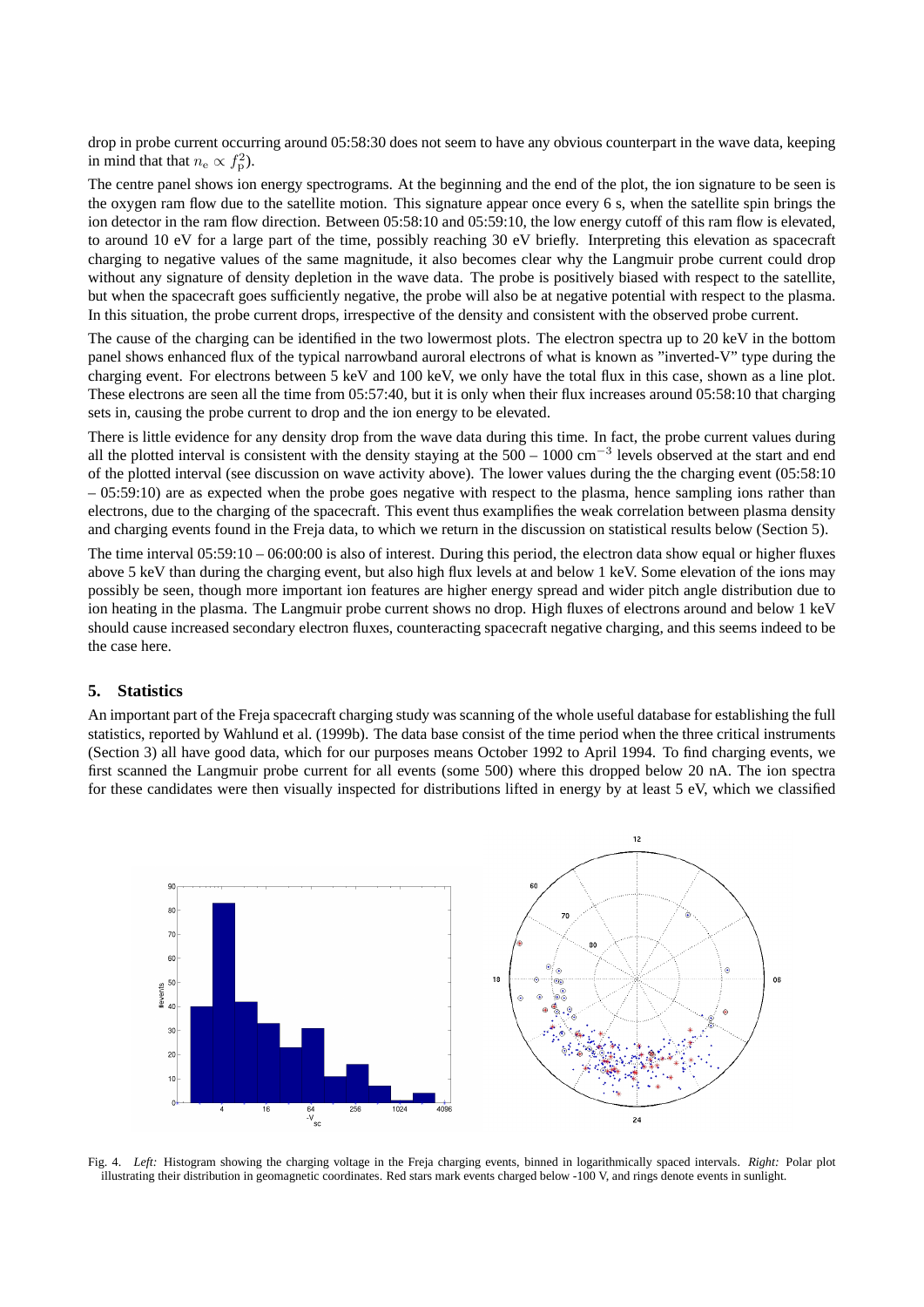as charging events. There were 291 such events, though with a more strict limit on the charging potential, this number diminishes rapidly. This is illustrated in the left plot in Figure 4, showing the distribution of events on charging levels. The number of events reaching more negative potential than -100 V is 39 in the just below 1.5 years covered in this study. This may be compared to a study of 12 years of DMSP data [12], which identified 1253 events below -100 V (see [13] for an update to that study). Before comparing these numbers, we should note that the distribution of DMSP charging events was far from even in time, with lower occurrance frequency during solar maximum than at solar minimum. The plots produced in reference [12] suggest that some 80 charging events were identified in DMSP data during the period covered by the Freja database. However, we should also note that many of the Freja events occur very close to each other, but are classified as distinct events due to changing environmental parameters. Thus, the 291 events are from only 161 different Freja orbits, with 121 events being separated by 5 minutes or less. In addition, Freja spends a longer time in the auroral zone on every orbit, due to the dominantly West-East direction of motion in the auroral zone caused by its low inclination. It therefore seems quite clear that DMSP at 840 km is more prone to auroral charging than Freja at roughly double that

The right plot in Figure 4 shows the distribution of Freja charging events in corrected geomagnetic coordinates. Blue dots and red stars mark events where the s/c goes less or more negative than -100 V, respectively, and we find essentially the same pattern for both. Comparing to the DMSP statistics [12], we find an almost identical distribution on the nightside, shifted slightly duskward from magnetic midnight as expected for active aurora.

altitude.

What stands out as a difference from DMSP are the 30 events occurring in sunlight (marked with black circles), of which 7 reached potentials more negative than -100 V. From DMSP, no charging event was found in sunlight [14, 12]. However, it is worth noting that while Freja herself is sunlit at these events, the ionpsphere below her is in darkness. This is consistent with auroral acceleration occurring mainly over the dark ionosphere [15]. As for DMSP, charging events on Freja occur almost exclusively in winter time. Our data set is only from the northern hemisphere, and no event was found between April 10 and September 19. We will discuss the Freja charging events in sunlight further in Section 6.

Figure 5 shows averages of all available electron spectra from the TESP (10 eV – 30 keV) and MATE (5 keV – 100 keV) detectors, sorted for three different charging levels. The limited and different angular coverage of both the instruments means that the data do not perfectly match in the region where they overlap, and also that a significant part of the total



Averaged TESP & MATE Spectra for Different Charging Levels

Fig. 5. Averages of all electron spectra obtained during charging events by the two lectron detectors TESP [9] and MATE [8], sorted by the magnitude of the charging level, Q.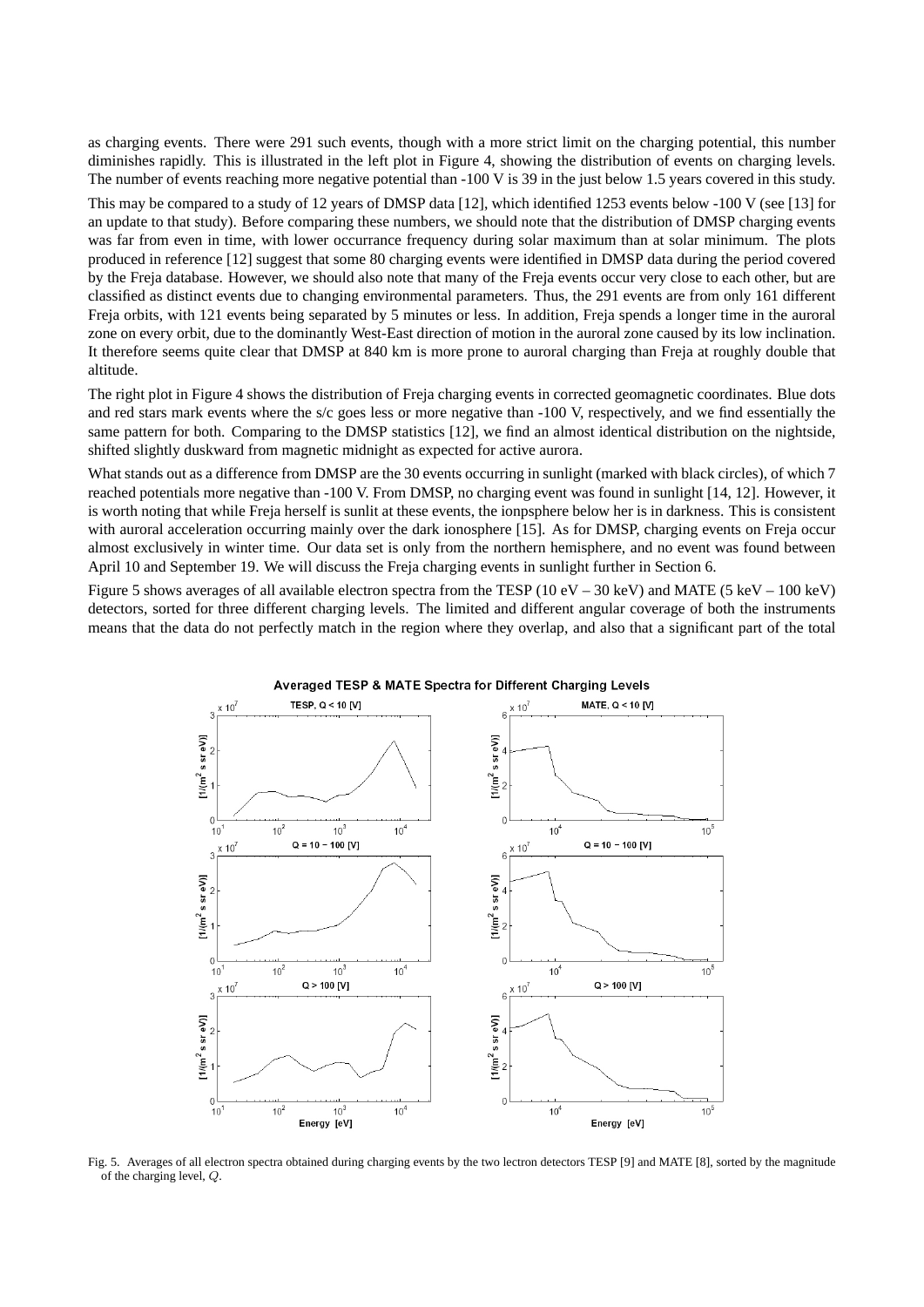

Fig. 6. *Left:* Charging level vs. plasma density. Rings mark charging events in sunlight. *Right:* Distribution of plasma densities in charging events, with bins centred on 100, 300, 500, ... cm<sup>-3</sup>.

flux may at times be missed. Nevertheless, it is clear that the peak just below 10 keV is typical, and that the higher level charging events stand out by an increase in flux in the  $10 - 100$  keV tail of the distribution. Note also that fluxes below 1 keV: electrons in this energy range have a high secondary yield, meaning that their presence would inhibit rather than enhance the charging (for basics on spacecraft charging theory, see e.g. [16]). A peak around or above 10 keV, an enhanced high energy tail and low fluxes at lower energy are found also in the DMSP charging events DMSP [14, 12].

An advantage with Freja was that the density could be determined in two independent ways, from the Langmuir probes and from the plasma frequency. We showed in Section 4 how the plasma density showed little sign of depletion during a charging event. The density in all Freja charging events is seen in Figure 6. Another difference to DMSP is that for Freja, the correlation between charging events and unusually low densities were not so clear. This can be understood from the fact that densities at Freja orbit (∼1700 km) are generally much lower than what DMSP encounters at roughly half the altitude. The low plasma density values needed to cause charging of DMSP are not so low at Freja altitude, so further depletion of the plasma is not a necessary condition for Freja charging. However, no charging event took place at densities above 2000 cm<sup>-3</sup>, and very few above 1000 cm<sup>-3</sup>. This could be due to higher densities inhibiting charging even in presence tens-of-keV electron fluxes that would otherwise be sufficient for causing spacecraft charging. It is also possible that the reason is more due to auroral physics than to spacecraft charging physics: it could well be that sufficient electron fluxes occur only rarely when the density is higher, as auroral acceleration depends on ionospheric densities [15]. We leave this question open here.

Frooninckx and Sojka [17] found that a parameter regulating the DMSP charging level was the high energy electron flux  $\Phi_{he}$  divided by the ambient plasma density n, in the sense that the charging level  $-V_{sc}$  correlated better to  $\Phi_{he}/n$  than to  $\Phi_{he}$  or n on their own. In the Freja case, we found that the correlation of  $V_{sc}$  was only slightly better to  $\Phi_{he}/n$  than to  $\Phi_{he}$ or n: neither showed any reasonable correlation. However, hinted by the apparent alleviation of charging by electrons around 1 keV discussed in Section 4, we also divided by the electron flux at 1 keV,  $\Phi_0$ , finding a covariation of  $-V_{\text{sc}}$  and  $\Phi_{\rm he}/(n \Phi_0)$  [5]. Such a covariation is readily interpreted in terms of high energy electrons causing charging, with cold plasma ions and the secondary electrons caused by 1 keV electrons working to neutralize the charging.

## **6. Simulations**

As seen in Figure 6, the plasma density in the Freja charging events varied between 20 cm<sup>-3</sup> and 2000 cm<sup>-3</sup>. We do not know the electron temperature, but may reasonably expect it to stay between 0.2 eV and 2 eV. In these circumstances, the electron Debye length could vary from less than 10 cm to over 2 m. Given a magnetic field of  $25 - 30 \mu$ T the electron gyroradius should be on the order of 10 cm, and the cold ion gyroradius on the order of 5 m for protons and 20 m for oxygen ions. Freja is 2.2 m in diameter and around 50 cm in height. The gyroradius of the dominating ion species (oxygen) may thus be taken to be infinite, but all other characteristic lengths are comparable to the spacecraft scale. As local charging of remaining exposed dielectrics was suspected to be an ingredient to the charging problem, modelling had to be done with a code well resolving small structures, and capable of handling the complexities of a spacecraft sheath.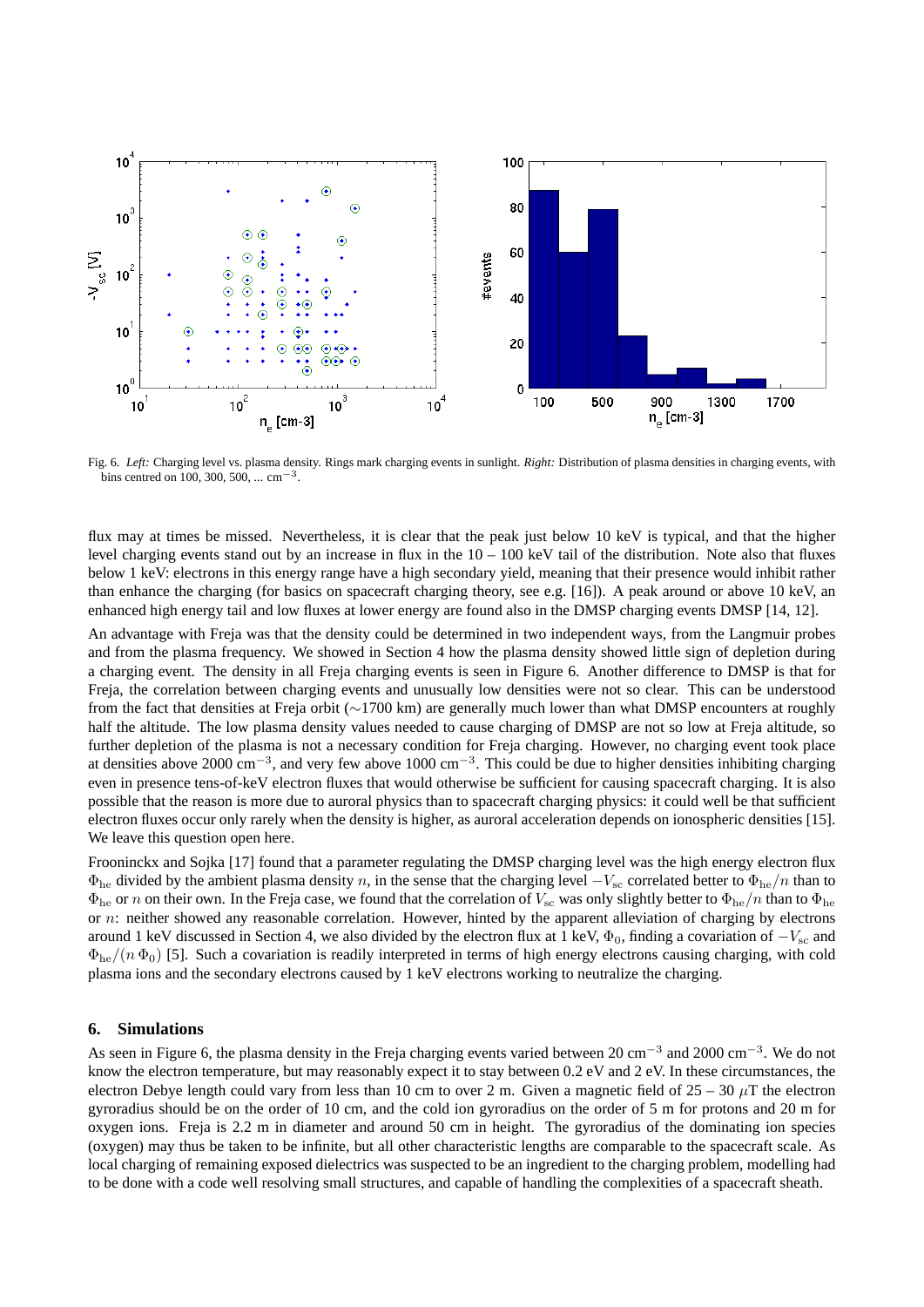

Fig. 7. *Left:* The most complete Freja model used in the POLAR simulations, with 10 cm grid resolution. *Right:* Observed and fitted electron spectra for modelling with POLAR. Circles are data from the TESP detector, crosses from MATE (Section 3). The fitted curve has been mapped through the observed spacecraft potential to correct for effects of the charging event.

We used the POLAR (Potential of Large Spacecraft in the Auroral Region) code package, described by Cooke [18, 19], who applied it succesfully to auroral charging events on the DMSP satellites. The modelling effort included establishing a complete materials list for the surface areas on Freja. Some care had been taken in the Freja design process to minimize non-conductive areas on the surface in order to minimize impact on the measurements of unknown perturbation fields due to charge accretion on isolated parts. Consequently, solar panels were coated with indium tin oxide (ITO), a conductive thermal blanket was used, and other exposed parts were painted with a conductive paint. A detailed description of the simulations, including the Freja model for POLAR and the materials list, is available in [6].

Several Freja models were used in the simulations. The most detailed model, capable of including localized exposed insulators like telemetry antenna covers, is shown in Figure 7. As POLAR uses a fixed grid, of equal resolution for spacecraft and space, simpler models were used for trial simulations.

Five of the Freja charging events were modelled. Observed electron spectra was fitted to the model by Fontheim et al. [20] which is used in POLAR for the describtion of auroral electrons. This was possible to do with good accuracy, as can be seen in the example in the right plot of Figure 7. It was necessary to correct the observed spectra for the observed charging: as the detector is on a satellite charged to some potential, the observed electron flux spectrum must be mapped out to its value in the unperturbed plasma by use of the Liouville equation [6].

Charging to moderate levels (∼ 50 V) could be succesfully modelled. We could not obtain any significant charging in sunlight if photoemission was included in the simulation. The solar zenith angle was close to 90° in our cases, so the sunlight reaching Freja has travelled a large distance through the atmosphere, attenuating its UV content and hence decreasing the photoemission, which may explain this problem. However, to reproduce the kV potentials seen in some of the events we had to vary the environmental parameters and/or materials constants out of the range considered to be supported by our data.

There are many possible reasons for our inability to model the highest charging levels with POLAR. Material properties is one area of uncertainty, particularly if some materials change in space, though the appearance of charging events within a month after launch would require such change to be quick. Quenching of photoelectrons or secondary electrons due to barrier formation [21] may possibly occur. For the sunlit cases, the large solar zenith angle serves to decrease UV intensity and hence photoemission. In addition, decreased photoemission by reflectance effects is a possibility, as noted elsewhere in this volume [22]. As shown by the explanation of its acronym (see above), POLAR was developed primarily for large spacecraft, i.e. structures significantly larger than the Deye length. Freja is smaller than DMSP and the plasma is less dense. In the simulations, the sheath tended to expand to the edge of the simulation box, which may indicate a problem here. Finally, our information on the surrounding plasma may be in error. In particular, the electron detectors do not cover all pitch angles, so that field aligned electron fluxes can be underestimated.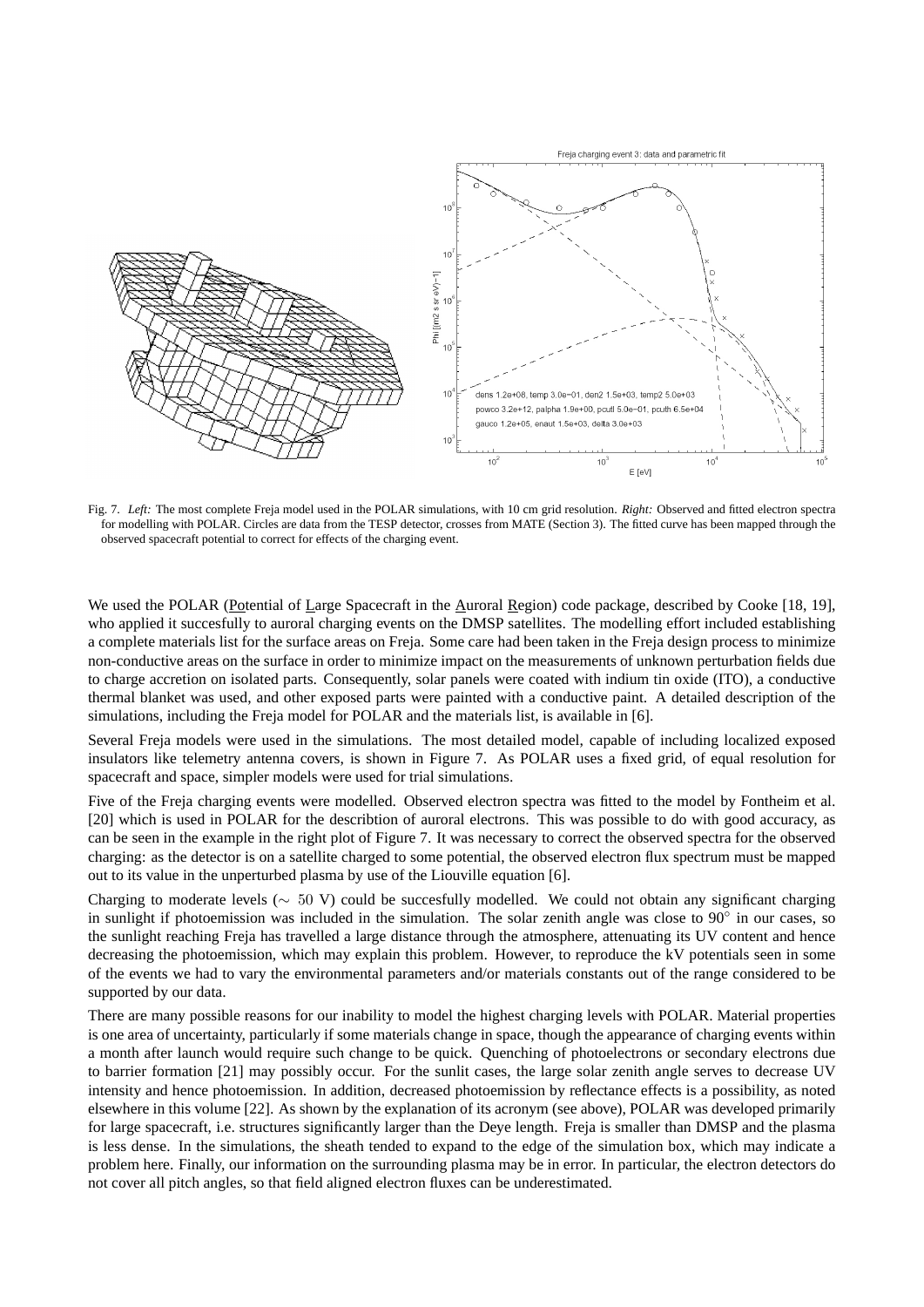# **7. Conclusions**

The principal results of the Freja spacecraft charging study can be summarized as follows:

- 1) Even a spacecraft designed for electrostatic cleanliness and where exposed dielectrics have been minimized may experience significant charging in the auroral region.
- 2) The particle environment causing charging on Freja is consistent with reports from previous studies: sufficient electron fluxes above or around 10 keV with high energy tails.
- 3) We could also observe how lower energy electrons (1 keV and below) actually alleviates charging, presumably because of the high secondary electron yield  $(> 1)$  of many materials at these energies.
- 4) Already at the altitude of 1500 1700 km typical for Freja, the plasma density is sufficiently low for it to be a less decisive factor for charging than at DMSP in true LEO orbit (840 km). However, no charging event was observed for plasma densities in excess of 2000  $\text{cm}^{-3}$ .
- 5) Several of the Freja charging events occurred in sunlit conditions. The solar zenith angles are low in these events, so the photoelectron emission may still be small.
- 6) The charging events in sunlight all occured over a dark (non-illuminated) ionosphere. This can be due to the known fact that aurora occurs primarily over the dark ionosphere [15], but may also be influenced by the locally lower plasma density.
- 7) Cases with moderate charging levels could be modelled by POLAR. However, we did not succeed in simulating the highest charging levels with POLAR.
- 8) The observed auroral electrons could be well fitted to the models by Fontheim et al. [20] used in POLAR. Correcting for the charging voltage was crucial for good modelling.
- 9) In addition to the results as presented here and in the reports [4, 5, 6], the study provided the community of a database on spacecraft charging at intermediate altitudes, available at  $http://www.ava.fmi.fi/spee.$

# **Acknowledgements**

This study was performed under ESA/ESTEC contract 11974/96/NL/JG(SC), "Study of plasma and energetic electron environment and effects". The Swedish-German Freja satellite was financed by SNSB (Sweden) and DLR (Germany). We thank the PIs of the Freja F3 and F7 instruments, Lars Eliasson (IRF Kiruna) and Manfred Boehm (then at MPI Garching), for the use of their data, and Laila Andersson (then at IRF Kiruna) for the actual extraction of the electron data. Lars Wedin and Tobia Carozzi (then at IRF Uppsala) assisted in software development and data analysis. For the POLAR simulations, the help and cooperation of David Cooke (AFRL) is happily acknowledged. Colleagues in Uppsala, Kiruna, Helsinki and at ESTEC provided a very stimulating environment within the SPEE collaboration. Thanks also to Phillip Anderson (U. Texas) for an enlightening SCTC-9 discussion on photoemission.

# **References**

- [1] H. B. Garrett and A. C. Whittlesey. Spacecraft charging, an update. *IEEE Trans. Plasma Sci.*, 28:2017–2028, 2000.
- [2] E. Engwall and A. I. Eriksson. Cold magnetospheric plasma flows and spacecraft wakes: PicUp3D simulations and Cluster data. In *Proceedings of the 9th International Spacecraft Science Technology Conference (SCTC-9)*, this volume, 2005.
- [3] R. Lundin, G. Haerendel, and S. Grahn. The Freja science mission. *Space Sci. Rev.*, 70:405–419, 1994.
- [4] J.-E. Wahlund, L. J. Wedin, A. I. Eriksson, B. Holback, and L. Andersson. Analysis of Freja charging events: Charging events identification and case study. IRF Scientific Report 251, http://www.ava.fmi.fi/spee/, Swedish Institute of Space Physics, Uppsala, March 1999.
- [5] J.-E. Wahlund, L. J. Wedin, T. Carozzi, A. I. Eriksson, B. Holback, L. Andersson, and H. Laakso. Analysis of Freja charging events: Staistical occurrence of charging events. IRF Scientific Report 253, http://www.ava.fmi.fi/spee/, Swedish Institute of Space Physics, Uppsala, February 1999.
- [6] A. I. Eriksson, L. Wedin, J.-E. Wahlund, and B. Holback. Analysis of Freja charging events: Modelling of Freja